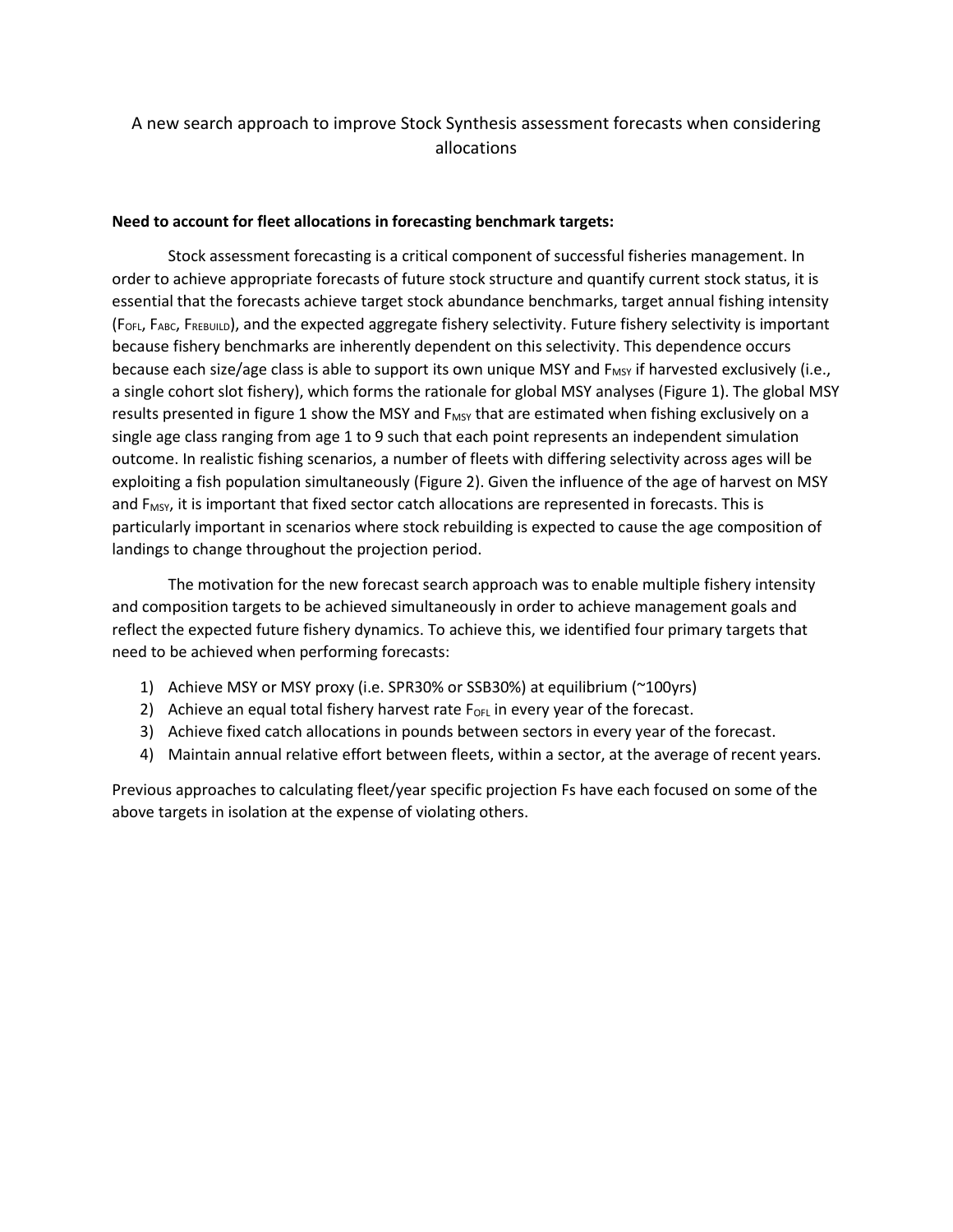

Figure 1: Global MSY search results displaying SPR, F<sub>MSY</sub>, SSBS<sub>MSY</sub>, and MSY for different ages of harvest scaled relative to each of their maximum values.



Figure 2: Age-specific selectivity of individual fleets in the Greater Amberjack fishery.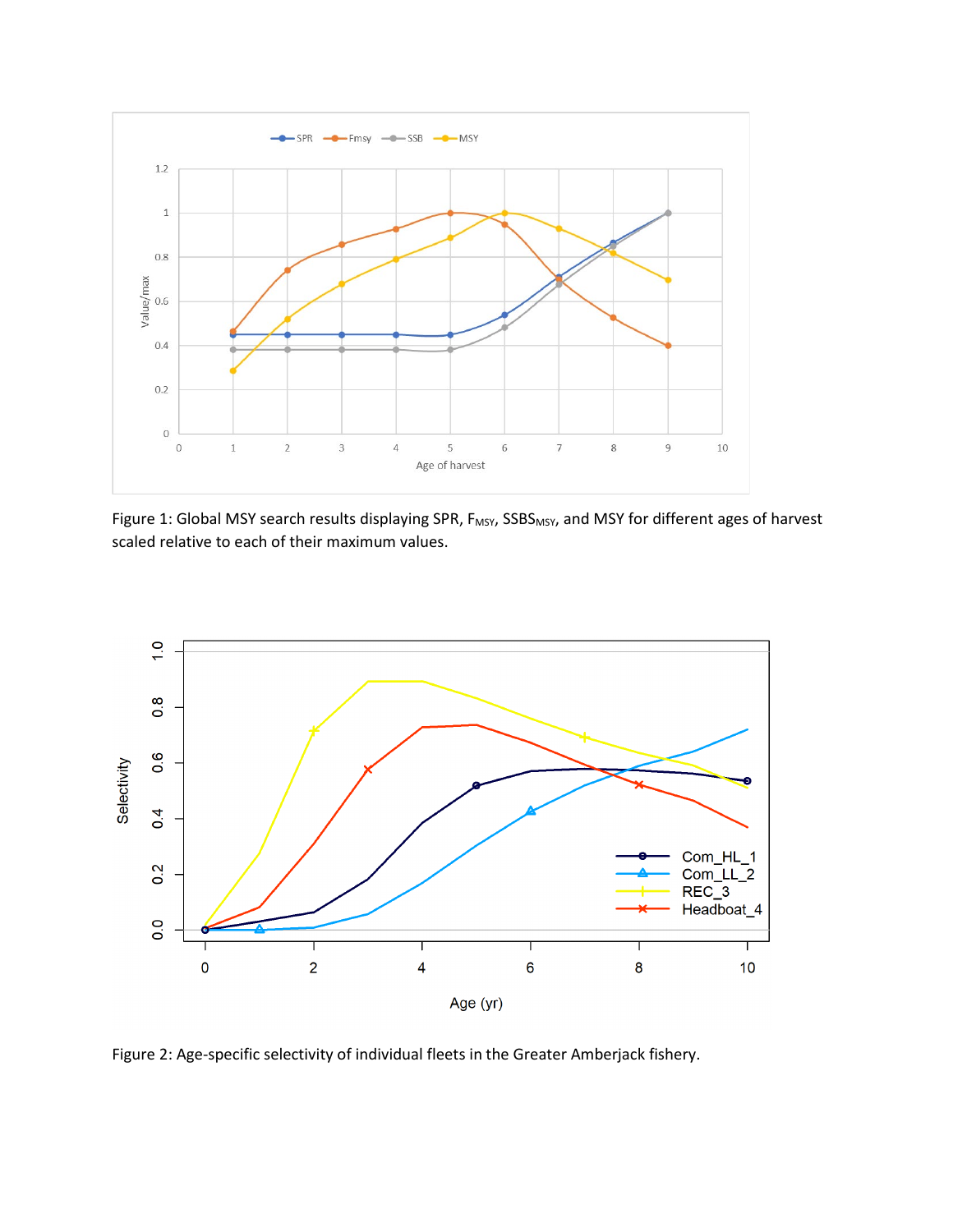## **Overview of previous approaches:**

The traditional baseline approach for fishery forecasting has been to assume the relative effort between fleets remains fixed at the average of recent years and adjusting the total annual fishing intensity to achieve the desired yield or stock status benchmark and annual total fishing mortality rate. This approach makes no direct consideration of sector allocations in the projection process, allowing the determined OFL to be apportioned between fleets as desired after the fact. As shown by the Global MSY analyses this can have negative outcomes, either causing overfishing or leaving potential yield unrealized, depending on the fishery in question and allocation decisions.

To better reflect actual management practices, SEFSC stock assessment projections for Gulf of Mexico fisheries have to the extent possible incorporated fixed catch allocations into their projections over the last decade. The first attempt to directly integrate allocations was implemented directly within stock synthesis (SS). To achieve allocations SS proceeds sequentially by

- 1) Estimating the equilibrium F required to achieve the benchmark target (SPR30%, MSY, etc.) under the assumption of constant relative effort between all fleets.
- 2) Adjusting total effort in each year to achieve the same equilibrium F in every year.
- 3) Shifting effort between sectors in each year to achieve target allocation fractions.

These default SS projections with sector allocations were found by SEFSC to sometimes diverge from the input benchmark target at equilibrium due to the impacts of changing the aggregate fishery selectivity through fixed catch allocations. In order to overcome this, an approach was developed by the SEFSC to iteratively adjust the input benchmark target value until the achieved equilibrium result matched the true target. This approach provided a large improvement over the available alternatives of either not accounting for allocations in forecasts or using the default SS implementation.

Recently, two remaining issues in the allocation projections being produced by SS using the improved SEFSC approach were identified:

- 1) The forecast results using SS were found to not achieve the target  $F_{OFL}$  in every year, specifically trending in F was often observed in the early forecast years.
- 2) The existing SEFSC approach to correct benchmark target errors was unable to be extended to MSY of Fmax calculations.

The trending F deviation in early forecast years was of greatest concern as it could potentially produce annual harvest rates that exceed F<sub>OFL</sub> or alternative targets (see vermilion snapper, SEDAR 67, SSC presentation and discussion). The deviations also occur primarily in the first years of projection which are the most important for management, as they will be implemented prior to subsequent assessment updates. The magnitude of F divergence from  $F_{OFL}$  has also generally been larger in scenarios where significant stock recovery is needed, thereby compounding risks to the fishery. This pattern is due to the fact that recovering stocks will exhibit changing length/age structure in the population causing constant F vs constant catch allocations to diverge. The MSY limitation had not been previously considered due to the lack of assessments with estimable steepness; as data series grow and improve, it is hoped that more assessments will seek to implement MSY projections increasing the need for this capability.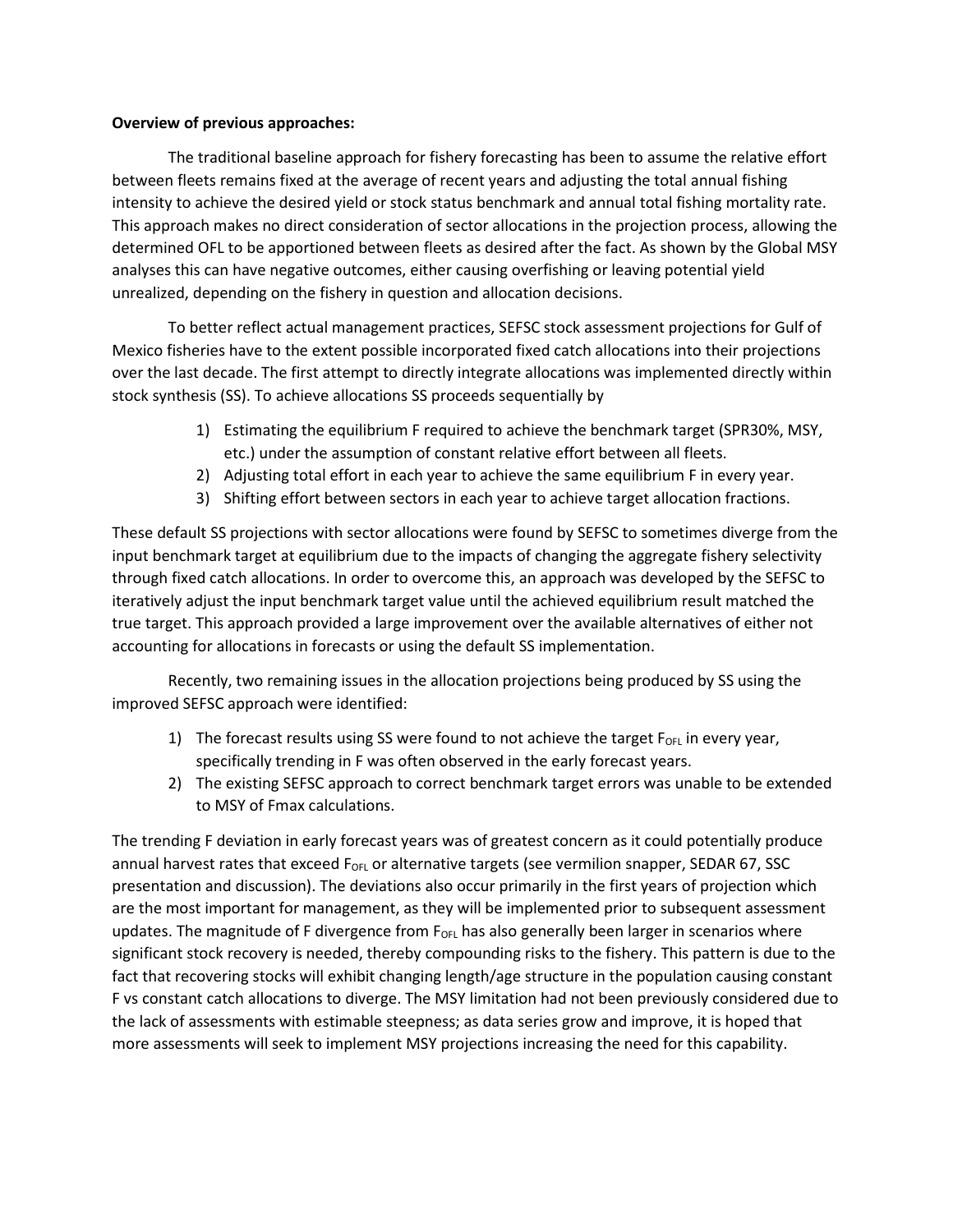## **New approach:**

Given the above issues regarding existing projection approaches, a new projection optimization has been developed to enable more fishery targets to be achieved simultaneously. This new approach improves the efficiency and transparency of current forecasting efforts and will provide the software capacity needed to achieve future forecasting objectives such as directly estimating MSY. While developing the new software, additional features were also added to allow SEFSC analysts to simultaneously produce OFL, ABC, and  $F_{REBULD}$  projections. The bulk of the inputs needed to parameterize the forecasts are extracted from the existing forecast.ss file (Figure 3):

- 1) Forecast period biology, selectivity, and recruitment dynamics,
- 2) Forecast benchmark targets (B\_ratio, SPR, MSY),
- 3 Allocation fractions, and
- 4) Fixed catch inputs for recent years and bycatch fleets.

In addition to these forecast file values, the new forecast function accepts an  $F_{ABC}/F_{OFL}$  ratio to perform ABC projections if desired, a rebuilding target year if rebuilding projections are desired, and an  $F_{MAX}$ designator if Fmax (rather than MSY) projections are desired (lines 46-57 of code).

The new search approach utilizes the SS ability to input fixed fleet-specific F landings for up to 100 years of projection. By simultaneously iterating every fleet /year specific F using a custom search algorithm the new code is able to achieve multiple interdependent targets simultaneously. This approach works by:

- 1) Defining a starting F for every Fleet/Year to initialize the search. This is defined as the average F for each fleet in the year range specified in the forecast file for relative F. This initialization begins the search with all fleets fishing at the desired relative effort.
- 2) Running an SS projection with these initial Fs.
- 3) Comparing the achieved projection results to the target values and adjusting Fs as needed to achieve the target values.
- 4) Repeating steps 2 and 3 until the difference between all achieved and target values is less than an analyst-specified threshold of convergence (default 0.1%)

In order to update the F guesses in each round of iteration, the search routine uses three multiplicative scalers to compare achieved outcomes with target outcomes and then iteratively adjust the Fleet/Year specific F values until all targets are achieved.

The first scaling function is designed to achieve the desired equilibrium benchmark target. To achieve this, the median benchmark value achieved in the last 30 years of the projection is compared to the target benchmark value to calculate a scalar multiplier which is then applied to every Fleet/Year F. This will ensure the average F achieves the desired benchmark but does not address annual needs for constant  $F<sub>OFL</sub>$  or achieve allocation targets (lines 338-432 of code).

The second scaling function is designed to achieve a constant total fishery F every year. To do this the median total fishery annual F over the final 90 years of the projection is selected as the target F and each annual F achieved is compared to this to calculate a scalar multiplier for each year of the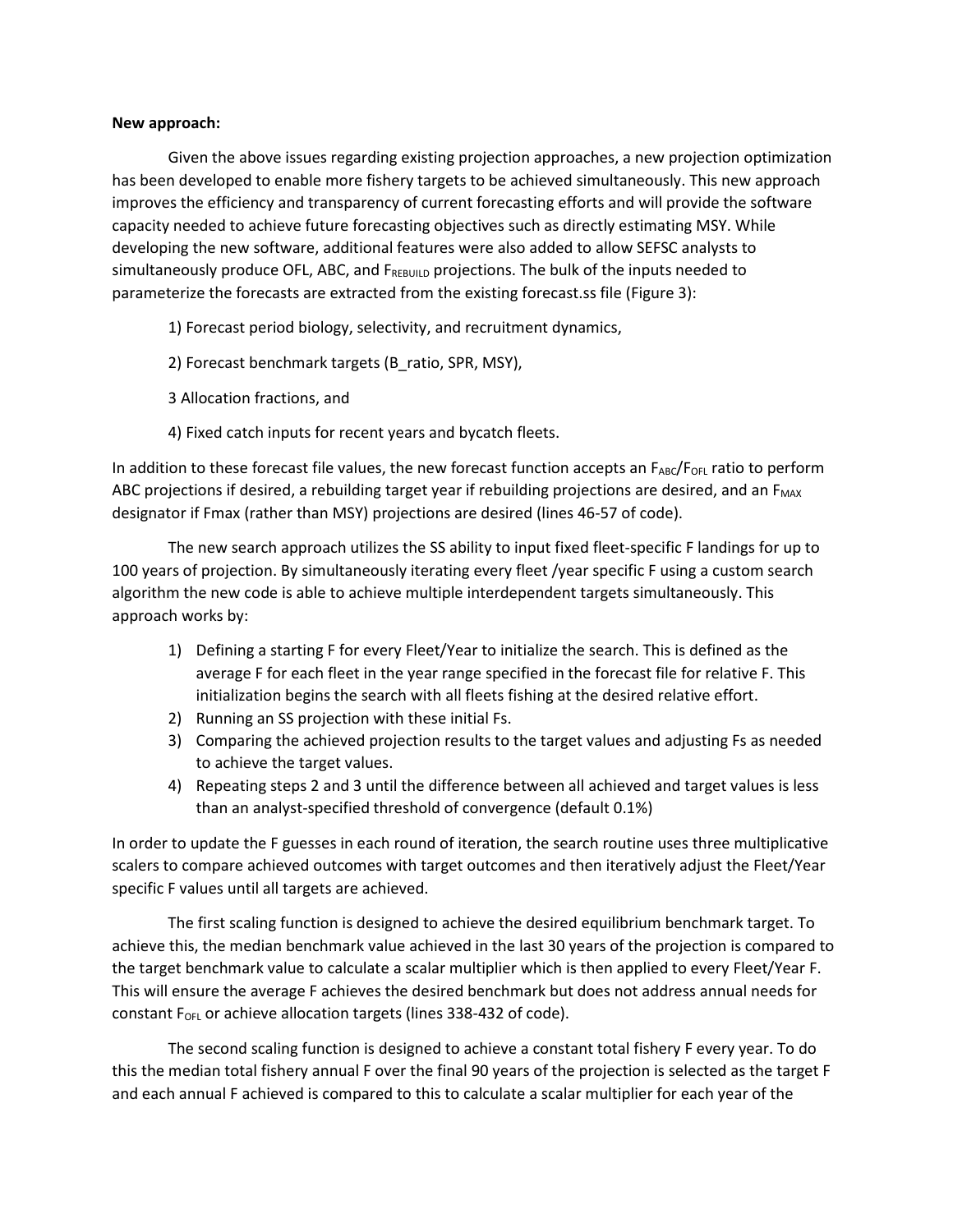projection. Every Fleet-specific F in each year is then multiplied by this scalar. As the equilibrium benchmark achieved approaches the target benchmark the median F will approach F<sub>OFL</sub>. The combination of these two scalars ensures that benchmark targets will be achieved and that projected catches will reflect F<sub>OFL</sub> every year, however, they do not achieve target allocations (lines 454-468 of code).

The third scaling function is designed to ensure that sector allocations are achieved every year. First, the achieved catch of each sector and all fleets combined is calculated for each year. These values are used to calculate the achieved allocation fractions in each year. The ratio of target to achieved allocation fraction is then used to scale all fleet Fs within an allocation group. This multiplier ensures that allocation fractions are correct while also maintaining relative fleet effort levels within a fishery sector (lines 546-561 of code).

Once all three multipliers have been calculated, the Fleet/Year specific Fs are adjusted and SS is rerun with new input Fs and the results are again compared to the targets and adjusted until achieved = target for all objectives within a user-specified error tolerance (lines 563-568, 597-614 of code).

For the SSB and SPR benchmark targets, this search routine is straightforward as the benchmark target is known (i.e. SPR 30%) allowing the search to directly iterate to the target (lines 338-350, 424- 432 of code). However, this becomes more complicated for the MSY/Fmax optimization goal as while achieved catch can be calculated the value of MSY or catch at Fmax is unknown. In order to effectively search for MSY, a dome-shaped relationship is assumed between equilibrium SSB/SSB0 and equilibrium yield, with MSY occurring at some unknown intermediate SSB/SSB0 value. This relationship is used to develop a two-stage optimization algorithm to estimate MSY (lines 351-423 of code).

- 1) A projection is first run with the recent average Fs.
- 2) From this the median SSB/SSB0 achieved is identified and set as an SSB/SSB0 target.
- 3) Search loops are then run until this SSB/SSB0, annual F, and allocation targets are all achieved
- 4) The equilibrium catch achieved is calculated and the SSB/SSB0 and catch pair are saved.
- 5) The SSB/SSB0 target is then rounded to one decimal place (i.e. 0.1, 0.3, etc).
- 6) A new round of search loops is undertaken until all targets are again achieved and the catch is again calculated and stored as an SSB/SSB0 and catch pair.
- 7) A meta-search is then implemented by incrementing the target SSB/SSB0 by fixed step values starting at 0.1, performing a search loop and saving an SSB/SSB0 and catch pair.
- 8) Each time a search loop is completed for a given SSB/SSB0 target the change in total catch achieved is used to calculate the next change in target SSB/SSB0:
	- a) If the achieved catch is larger than all previous catches the SSB/SSB0 target is adjusted by one step (step size starts at 0.1).
	- b) If the achieved catch is less than the previous catch, the step size is multiplied by -0.5 and SSB/SSB0 is adjusted by the new step (i.e. steps slowly reduce in size from 0.1, - 0.05, 0.025, -0.0125)
	- c) This meta-search continues until step size is less than the user-specified convergence threshold (default = 0.001) identifying that MSY has been achieved.

The first search round for benchmarks represents the OFL search which is saved for the user (lines 616-639 of code). If an ABC ratio has been input a second ABC search round will be implemented. This search round will fix the first benchmark scalar at 0 as no stock status level is being targeted. The